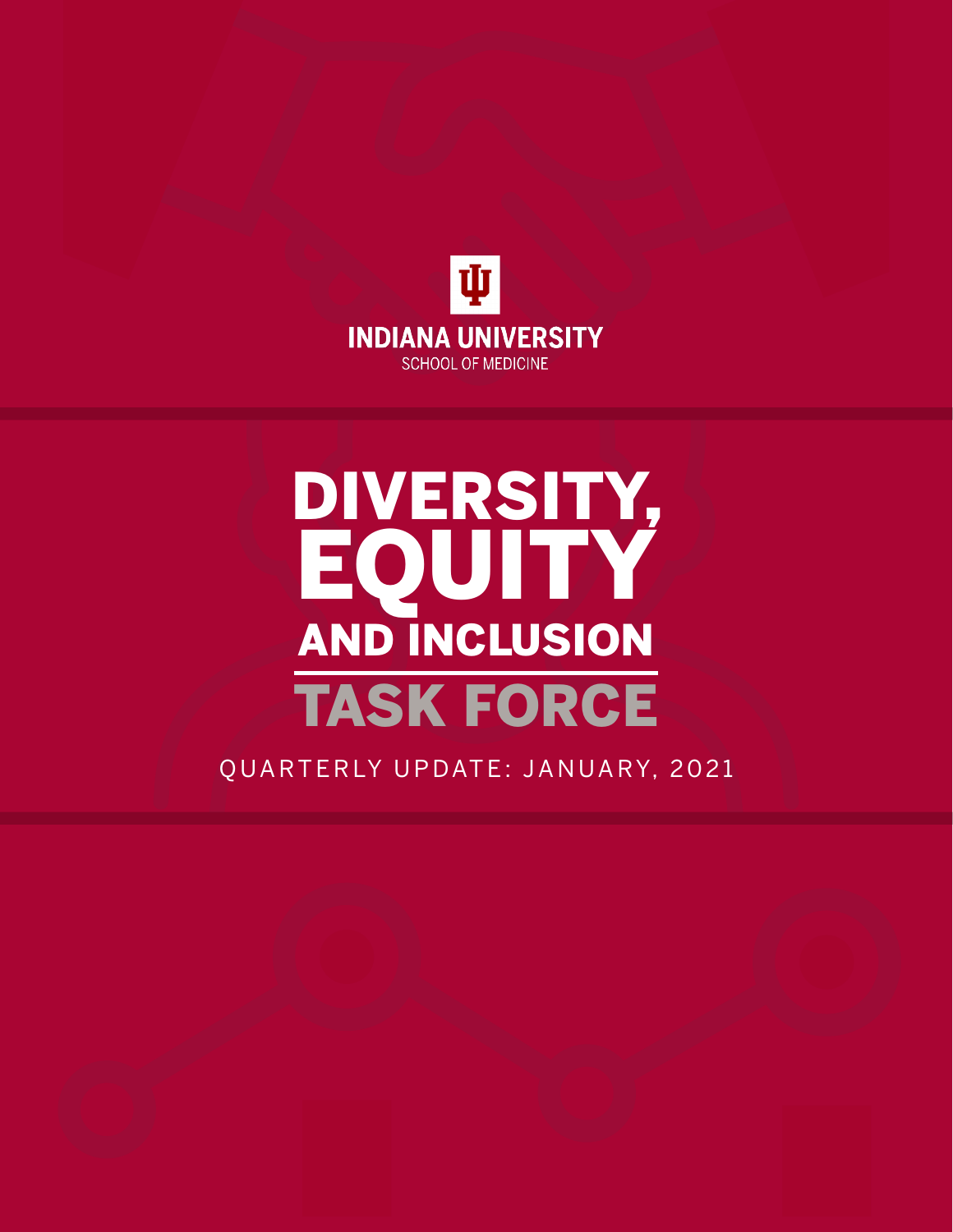

#### Last fall, hundreds of learners, faculty and staff participated in a series of town hall sessions focused on diversity, equity and inclusion (DEI) at Indiana University School of Medicine.

Input received during this "listening tour" helped to provide insight into the areas many attendees believe need to improve – changes that will help to ensure that everyone in the school community, including faculty, staff and learners on each of IU School of Medicine's nine campuses, feels welcomed, valued and heard.

These town halls were the result of a renewed focus on diversity efforts at the school following the racial reckoning that swept the United States in the late spring and summer months of 2020. This past summer, IU School of Medicine Dean Jay L. Hess, MD, PhD, MHSA, announced a number of actions to be implemented in the next year.

Along with the [appointment of Patricia Treadwell, MD,](https://medicine.iu.edu/blogs/dean/patricia-treadwell-named-chief-diversity-officer) professor emeritus of pediatrics and dermatology, as the inaugural chief diversity officer and special advisor to the dean, Hess also announced the formation of three [Diversity Task Forces](https://medicine.iu.edu/about/diversity/task-force).

These task forces are charged with evaluating existing data on the state of representational diversity at IU School of Medicine and making recommendations for new climate assessment methods; creating opportunities for increased training on unconscious bias, microaggressions, cultural humility and bystander interventions; and updating the IU School of Medicine Honor Code and creating educational materials and resources about professional behavior.

After months of meeting, those task forces—made up of a wide range of participants including 40 faculty, nine residents, 25 students and 16 staff—share the first quarterly update of the initiative in this report.

The report also includes an update on the progress of the [PRIME grant](https://medicine.iu.edu/news/2020/06/$7-million-grant-aimed-at-eliminating-health-disparities), a \$7 million Health Resources & Services Administration (HRSA) grant to help the school educate medical students to better care for underserved populations.

In addition to those efforts, additional DEI efforts at the school this quarter included:

#### Addressing biases and microaggressions in medical education

Much of clinical medical education uses patient cases to teach students about clinical reasoning or medical knowledge. However, some of the cases express the intrinsic bias of the case creator or serve as a microaggression toward the students utilizing the case in order to learn. To address this problem, Faculty Affairs, Professional Development and Diversity (FAPDD) designed a [research elective for medical students](https://iusom.sitehost.iu.edu/studentelectives/93ZI705) to address bias and microaggressions in our curriculum to improve the learning environment and, ultimately, patient care.

Under faculty supervision, more than 45 students reviewed literature on bias and qualitative research methods in medical education. They reformulated more than 1,500 cases to mitigate intrinsic bias and microaggressions and include evidence-based information about health care disparities and structural and social determinants of health for each case scenario. The recommendations have been sent to the curricular team and the course directors. The team will continue to work through more cases in all phases of the curriculum in the upcoming months.

#### Working with IU Health and Eskenazi Hospitals to address mistreatment

After several incidents of disrespectful and discriminatory behavior by other health care workers were reported by faculty, residents and students through our [online mistreatment incident form,](https://medicine.iu.edu/about/learning-environment/mistreatment) IU School of Medicine leadership addressed mistreatment with IU Health and Eskenazi hospitals' leadership, and actions have already been taken at individual and system levels. Diversity Affairs leadership will continue to collaborate with these health care systems to prevent these events from happening again. Thank you to the school community for bringing these incidents to our attention.

#### Launching ICARE (Implementing Conversations to Advance Racial Equity)

The [ICARE series](https://faculty.medicine.iu.edu/diversity/about-diversity/diversity-applications/icare/) seeks to prepare persons, affiliated with the institution, to lead action and conversations to address systematic racism and race inequities. While this series is open to all members of the IU School of Medicine community, the target audience is non-minoritized people, seeking to reach those whose identity is connected with the larger white racial group. As of today, more than 80 members of our school have gone through this training. Different cohorts have been created for faculty and staff, and for students and trainees.

A complete list of diversity events can be found on the **FAPDD** website.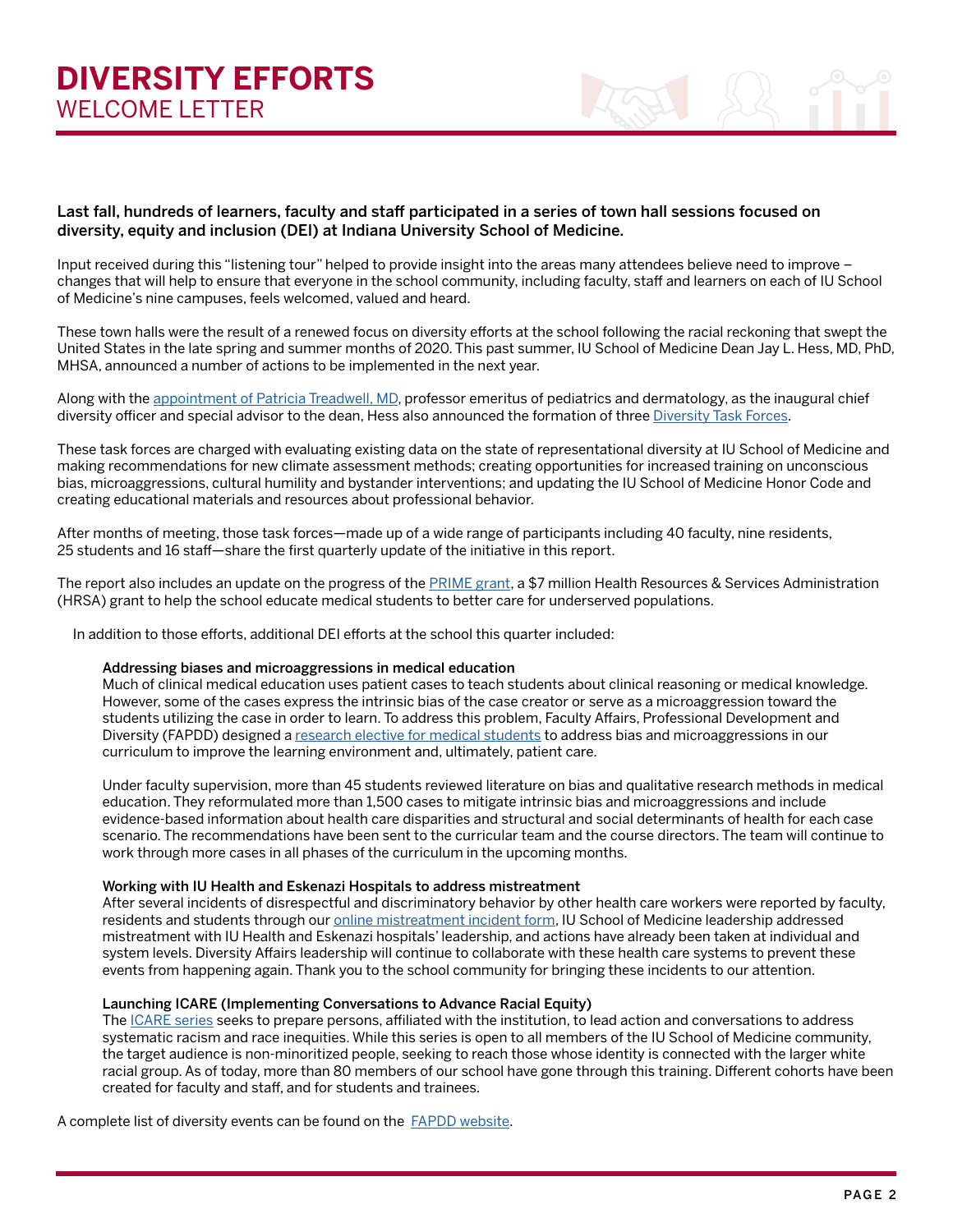

## HONOR CODE TASK FORCE



Honor Code Task Force *[Antwione Haywood, PhD](https://medicine.iu.edu/faculty/19102/haywood-antwione) and [Mary Dankoski, PhD](https://medicine.iu.edu/faculty/14610/dankoski-mary)*

The task force continues its work through three subcommittees, each co-chaired by a faculty member and a student:

- Revisions to the Honor Code language (Marti Reeser, EdD and Deena Mohamed)
- Professional development and remediation (Liam Howley, MD, Mitch Goldman, MD and Trilliah Fazle)
- Stakeholder engagement (Chemen Neal, MD and Aaron Gilani)

#### Key Actions This Quarter

- A SWOT analysis was conducted on the current honor code language, based on published literature regarding elements of an effective honor code and professionalism domains.
- A draft revision of the honor code is under review by the task force. The revised language focuses on how the school's core values of excellence, respect, integrity, diversity and cooperation are put into action. The intent is to articulate community expectations.
- A companion policy to the honor code, focused on how the honor code is used, is in early draft form.

#### Future Efforts

- Work continues on remediation and professional development pathways. This subcommittee continues to discuss current state and desired state regarding reporting methods, remediation approaches and sanctions. There is continued discussion regarding expanding the mistreatment reporting system to other types of concerns.
- The stakeholder subcommittee has developed a robust plan for vetting the proposed revisions to the honor code and companion policy across the community. This group continues to discuss ways to make the honor code a meaningful commitment across the community.

- Literature review on best practices regarding professionalism initiatives at other academic medicine centers.
- Data reviewed by task force include the IU School of Medicine mistreatment system reports, and GQ data regarding student mistreatment, faculty professionalism, and items regarding the benefits of diversity.
- The task force also reviewed 11 policies that pertain to professional conduct across IU School of Medicine, IU, IU Health and IU Health Physicians.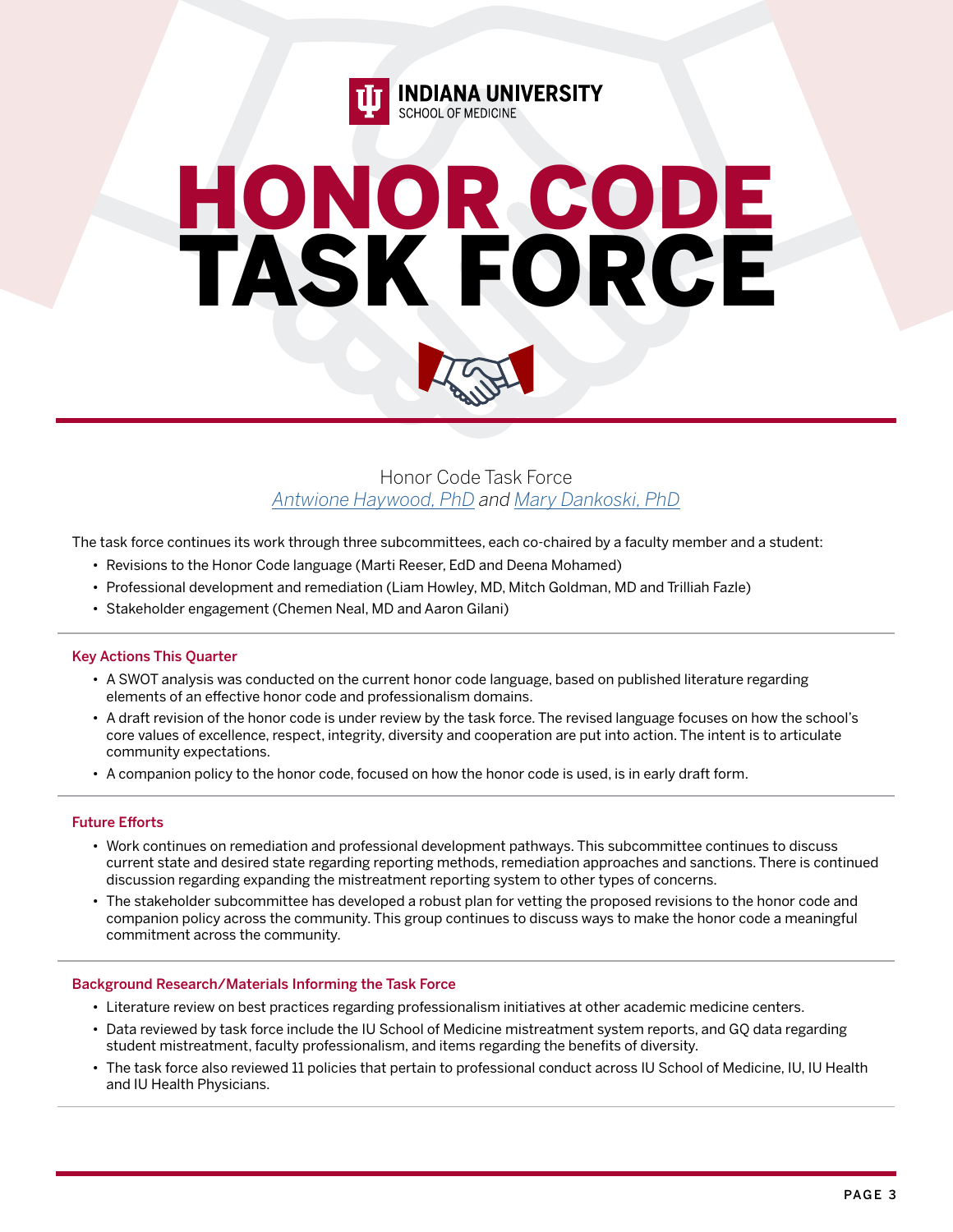

### FACULTY, STAFF & LEARNER TRAINING TASK FORCE

Faculty, Staff and Learner Training Task Force *[Megan Palmer, PhD](https://medicine.iu.edu/faculty/1628/palmer-megan) and [Gustavo Arrizabalaga, PhD](https://medicine.iu.edu/faculty/21736/arrizabalaga-gustavo)*

The task force continues its work through four subcommittees:

- Learner training
- Faculty training • Staff training • Bias training
- Key Actions This Quarter
	- Diversity item was added to faculty annual review form.
	- The IU School of Medicine leadership competency model will include specific competency focused on diversity, equity and inclusion (DEI). This was previously embedded in other competencies. Discussions are ongoing with IU Health about adding this to their physician leadership competency model.
	- DEI training for department leaders and creation of department diversity plans will be goals for the department chairs this year.
	- Completed an inventory of DEI trainings offered by FAPDD, ODA, graduate division, medical education, graduate medical education and human resources requested (See Table 1).

#### Future Efforts

- Discussions are ongoing with IU Health about adding DEI competencies to their physician leadership competency model.
- Expand DEI training inventory to incorporate training available through IUPUI and IU Bloomington.

- Data suggests mandatory diversity-related trainings have limited effect on changing culture and reaching institutional goals.
- Serial trainings are more effective than one-and-done efforts.
- In-person trainings that include discussion and reflection are more effective than online modules.
- Bias training is more effective when it incorporates concepts of racism, privilege, and microaggressions for context.
- For learners and trainees, DEI needs to be incorporated into curriculum and competency for effectiveness.
- For staff, the diversity in roles, reporting structure and types of positions presents a challenge for training.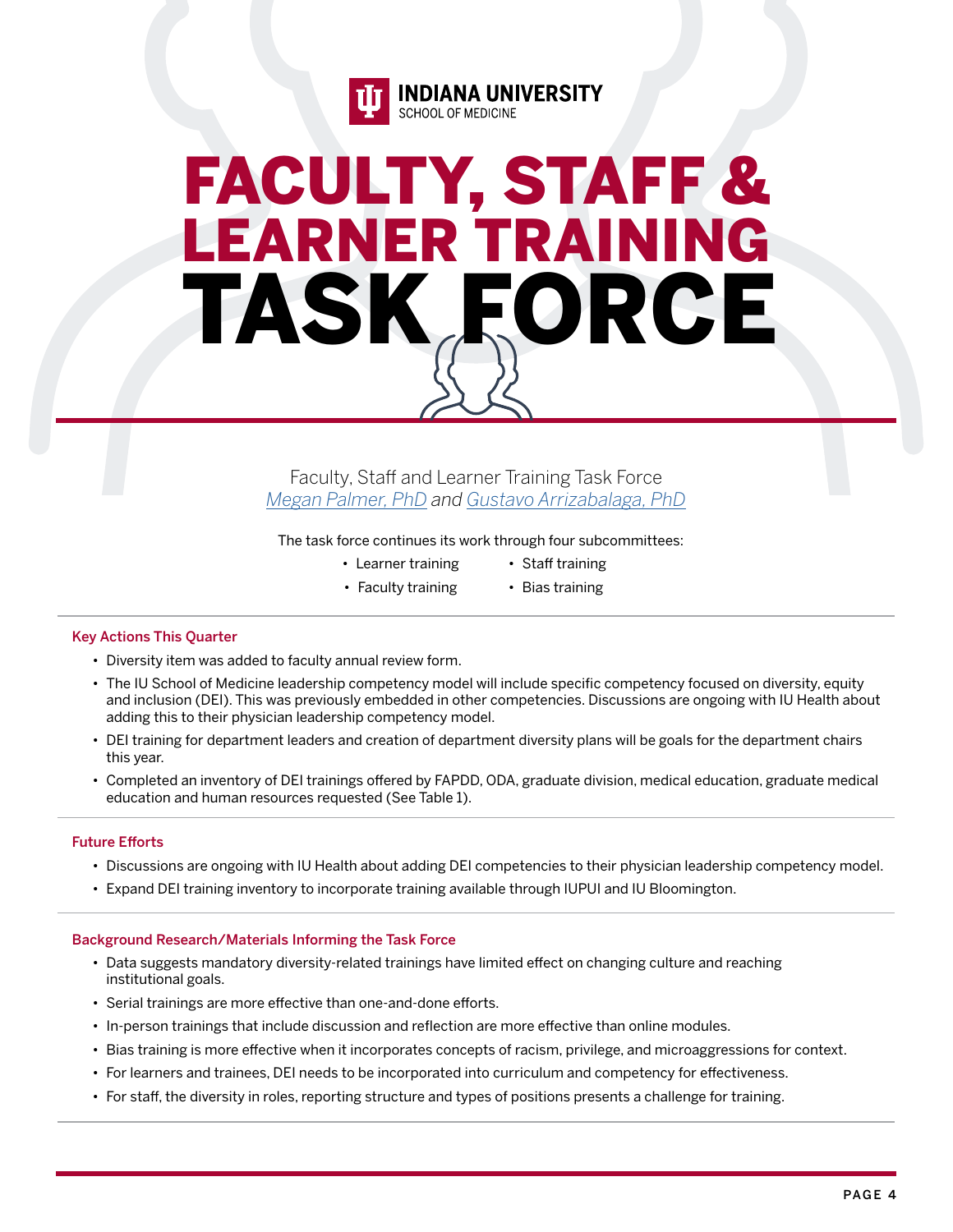

# DATA & CLIMATE TASK FORCE



Data and Climate Task Force *[Patricia Treadwell, MD](https://medicine.iu.edu/faculty/9870/treadwell-patricia) and [Amy Ribera, PhD](https://medicine.iu.edu/faculty/41972/ribera-amy)*

The task force continues its work through three subcommittees:

• DEI Dashboard • Climate Data • Sustained Data

#### Key Actions This Quarter

- DEI dashboard subcommittee has begun drafting data visualization mock-ups highlighting representational diversity, equity process indicators and inclusive climate proxies for students, trainees (post-docs/residents/fellows), faculty and staff.
- The climate data subcommittee inventoried all existing IU School of Medicine surveys administered to students, trainees, faculty and staff and identified items related to diversity equity and inclusion.

#### Future Efforts

- Members determined a high-level school fact sheet featuring key statistics from the DEI dashboard should be compiled and posted on the main website.
- Determine elements of an ideal climate survey and an administration timeline.
- Sustained data subcommittee discussed current evaluation practices and the heightened need to scale up centralized support for DEI initiatives happening in functional units, departments, divisions and regional campuses.

- DEI dashboard subcommittee members weighed in on the dashboard's intended purpose, selection filters, data source of truth, development timeline and level of access to internal/external stakeholders.
- Literature on best practices in DEI assessment, evaluation, inclusive excellence and capacity building informed the work of each subcommittee centering common values of equity-mindedness with increased transparency, accountability and communication. This is an effort to restore and establish trust among the IU School of Medicine community.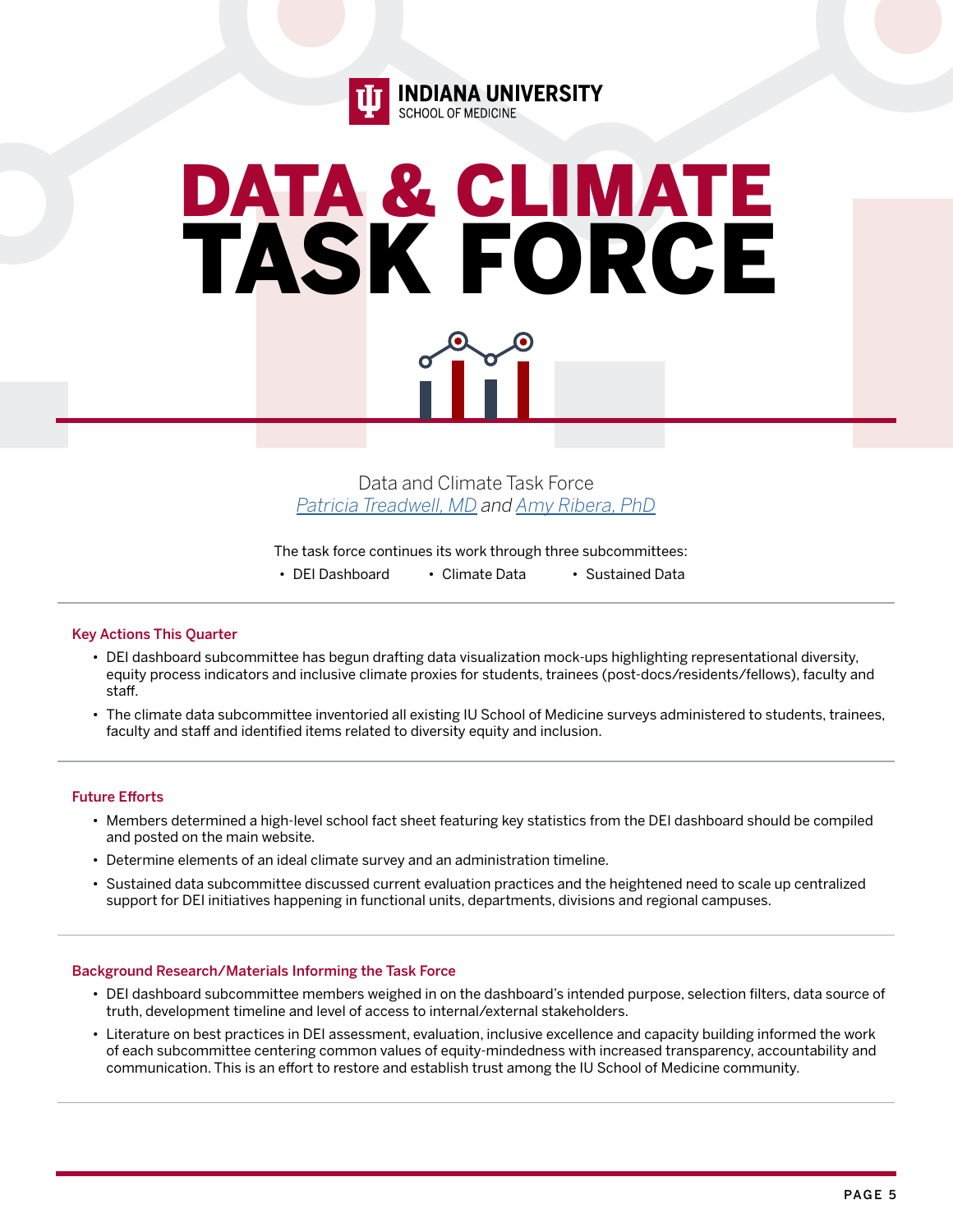

### PRIMARY CARE REAFFIRMATION FOR INDIANA MEDICAL EDUCATION (PRIME) HRSA GRANT

#### Primary Care Reaffirmation for Indiana Medical Education (PRIME) HRSA Grant Bradley Allen, MD, PhD and Paul Wallach, MD

The PRIME team continues its work to improve preparation of IU School of Medicine medical graduates in primary care delivery to the underserved and underserved and build their expertise in health care disparities related to systemic racism through three new curricular threads and one new competency.

#### Curricular Threads

- Principles of Primary Care (with focus on telemedicine and point-of-care-ultrasound, POCUS)
- Care for the Medically Underserved and Vulnerable Communities
- Health Equity and Care of the Underserved: Education on the Impact of Systemic Racism and Caring for Indiana's Black **Communities**

#### 7th IU School of Medicine Competency

• Health Equity, Diversity, and Inclusion

#### Key Actions

- Developed, submitted and received approval from HRSA to use additional funds to support additional attention on diversity, equity and inclusion (DEI) curriculum and competency development to address healthcare disparities with a focus on systemic racism.
- Recruited and hired the PRIME grant support team and identified faculty leaders for several of the project arms.
	- Dr. Maria Robles Principles of Primary Care Thread
	- Dr. Lindsey Reese Telemedicine
	- Dr. James Wilcox POCUS
	- Dr. Juan Carlos Venis Care for the Medically Underserved and Vulnerable Communities Thread
	- Dr. Maryann Chimhanda Health Equity and Care of the Underserved: Education on the Impact of Systemic Racism and Caring for Indiana's Black Communities Thread
	- TBD Health Equity, Diversity, and Inclusion Competency
	- Liza Sumpter PRIME Program Manager
	- Emily Laughlin PRIME Program Coordinator
	- Dr. Katherine Chartier PRIME Instructional Design Consultant
- Charged the project leaders to initiate curriculum development and enhancement based on the prioritized needs of the current IU School of Medicine curriculum and the needs of Indiana.

#### Future Efforts

- Rapid refinement of the IU School of Medicine health equity, diversity and inclusion competency objectives for addition to our undergraduate competencies using the recently released AAMC DEI competency draft as a starting point.
- Develop pilot curricular initiatives to approve and implement in the summer and fall of 2021.
- Solicit ongoing input from our Diversity Council, Office of Diversity Affairs (ODA), and statewide health care providers of the underserved to prioritize all components of curricular and competency development.
- Work with ODA and Faculty Affairs, Professional Development and Diversity (FAPDD) to develop a faculty development plan to improve teaching and role modeling of care for the underserved statewide.

- The grant team has been surveying the literature for innovative ideas to meet the prioritized needs of IU School of Medicine and Indiana communities.
- AAMC DEI Competency and Telehealth competencies templates.